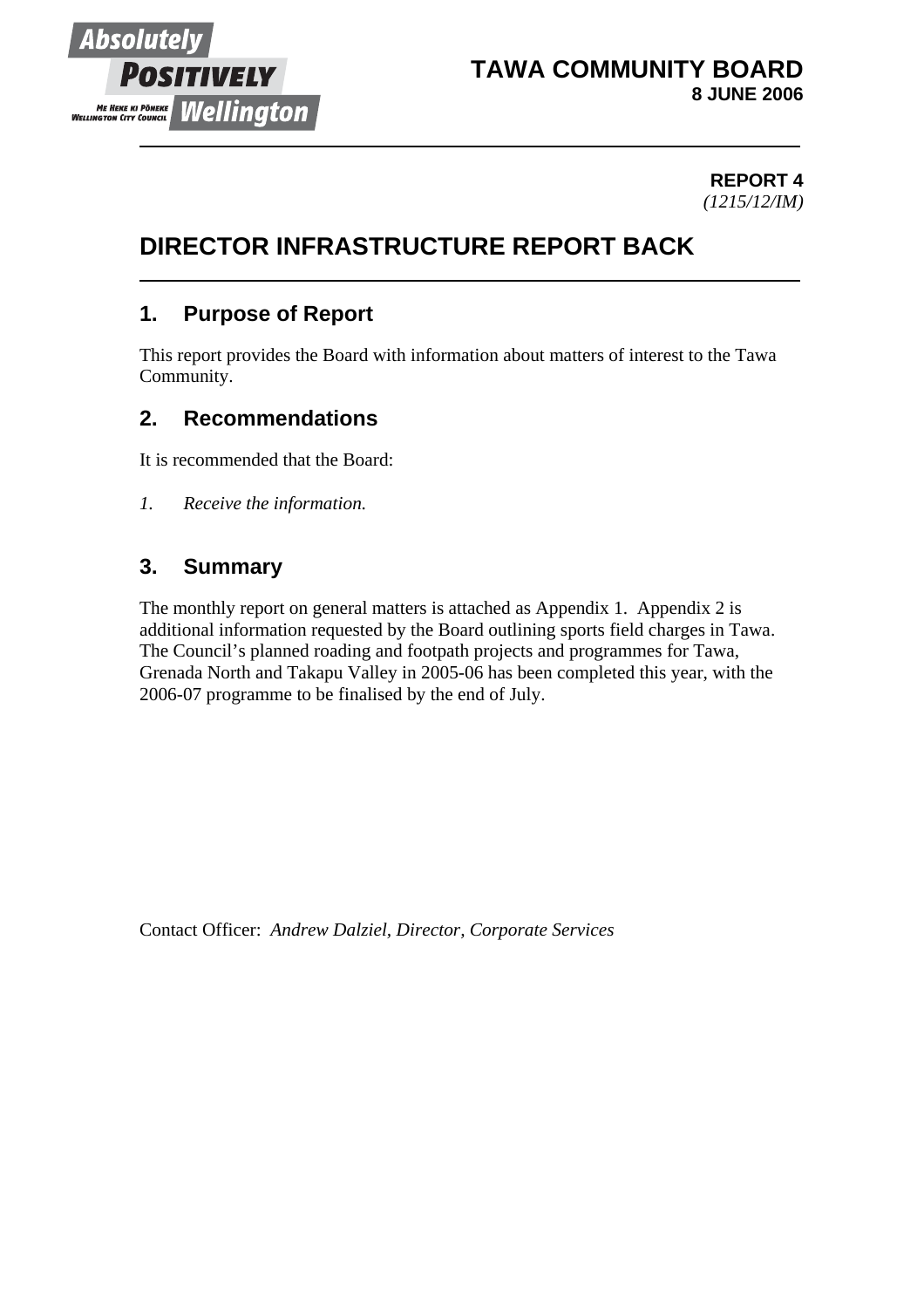### **Tawa Community Board Monthly Report – June 2006**

#### **Grenada to Petone Roading Link Update**

The "Proposed Western Corridor Plan" reported on by the Regional Land Transport Hearings Subcommittee released in March 2006 recommended the implementation of the 'Transmission Gully' motorway option. This included a link between Grenada and Gracefield in the Hutt Valley as part of a potential package of works. The study rejected previous proposed alignments with alternative alignments to be investigated. The key issue now remains of when and how this would be funded. This decision will be made by Transit and released in their 10 year funding plan, expected by July 2006.

#### **A Structure Plan for Lincolnshire Farm**

Transit is continuing work on collating the various potential alignments to investigate whether there is a common section of the route between the Belmont Stream land bridge and Horokiwi Road. Such alignments and the potential to construct part of the road will be considered as part of a structure planning exercise which is currently underway for the area of land called 'Lincolnshire Farm' (roughly the area between Woodridge and Grenada North). This structure plan builds upon previous consultation and the principles of the Northern Growth Management Framework. Consultation on the principles of the structure plan has now closed with over 100 submissions received. It will now be reviewed and then reported to Strategy and Policy Committee in August for approval for public notification. Following public notification, formal submissions may be made and if necessary, a hearing will be held. The Council will then make a final decision on the proposed plan change / structure plan.

#### **Parks and Gardens Update**

Parks and Gardens have assessed the sites proposed by the Tawa Progressive and Ratepayer Association to beautify the suburb. We will be working closely with them over the next few months to identify priority areas for work.

A junior rugby field has been marked out in Kowhai Park. A number of Board members took the time to email through their support for this initiative.

Several new developments have taken place at Grasslees Reserve including installation of new picnic tables and signs, and a new retaining wall with seats.

#### **Tawa Centre Upgrade**

The Tawa Centre upgrade is underway. The area on the western side of Main Road is near completion with some minor work still to do outside Books & More.

The area outside the Library is underway at present.

The Linden (shopping) Centre upgrade is now planned to start on the 19 June with completion due before the end of June.

Fulton Hogan will be undertaking the work on the Tawa Centre upgrade, including the Linden (shopping) Centre between 7 am and 6 pm. Enquiries contact Dale Hardgrave at Fulton Hogan Ph: 387 4850.

#### **Location of Seat between Redwood Village & Tawa Town Centre**

The Community Board have agreed to have a seat installed in front of the BP Station. Officers are now in discussion with the owners.

#### **Lions Pergola**

The Tawa Lions Club has started putting up the new panels on the Pergola. The completion of this has been delayed due to poor weather on Saturday 27 May 2006.